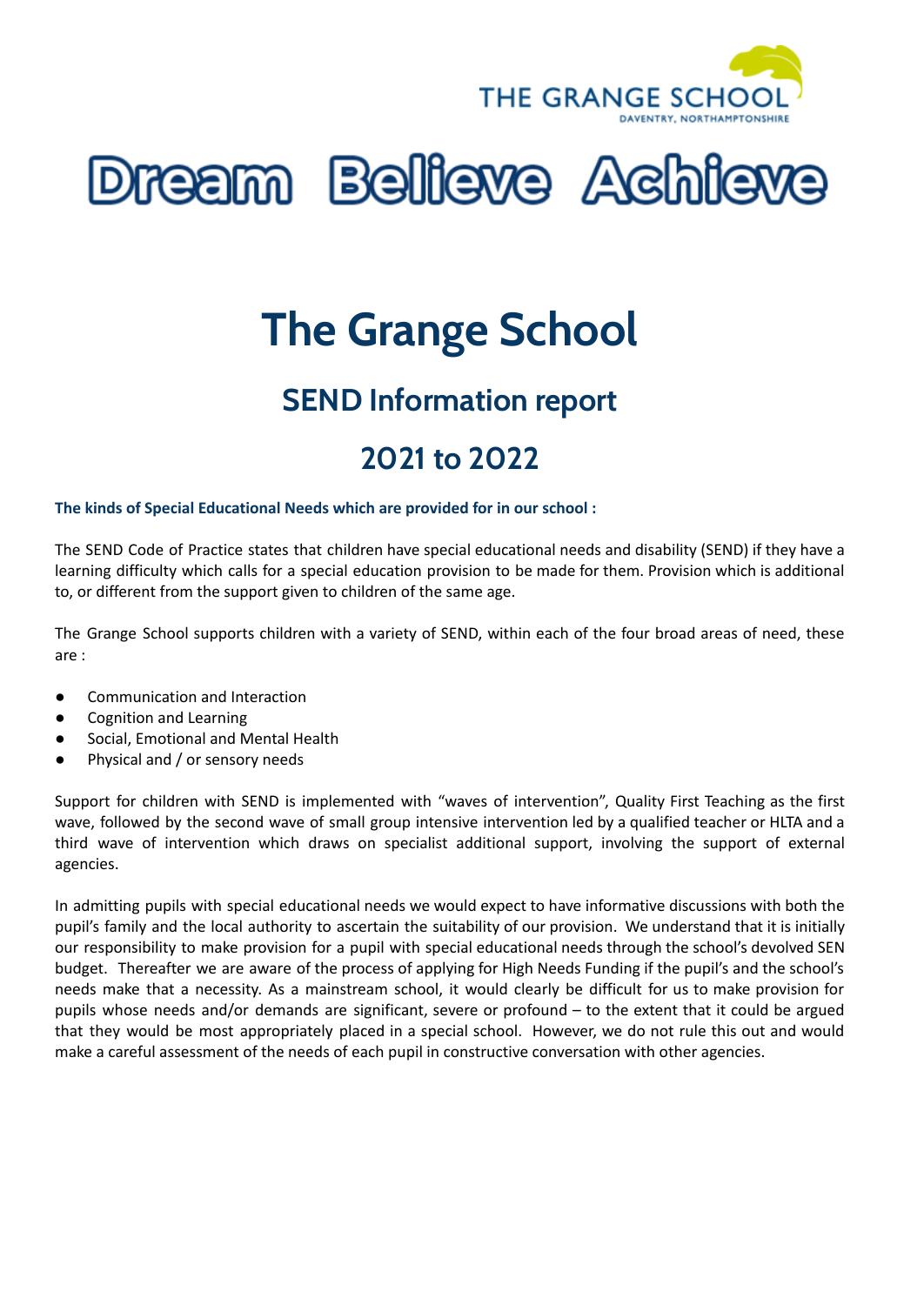

- Our school's policies for identifying children and young people with SEND and assessing their needs
- Our school's arrangements for assessing and reviewing children and young people's progress towards outcomes.
- Our approach to teaching children and young people with SEND
- How adaptations are made to the curriculum and learning environment of children and young people with SEN
- How our school evaluates the effectiveness of its provision for children and young people with SEN.

In agreeing our 'waves of intervention', the school has taken into account the following statements and definitions :

"Defining achievement in terms of the number of targets on an individual education plan achieved across a given *time rarely ensured rigorous evaluation of provision or pupils' progress. What made the difference to higher outcomes was effective target-setting within the curriculum or personalised programme as part of a whole-school policy on assessment."*

# *'Inclusion: does it matter where pupils are taught?' (Ofsted, 2006a)*

"High quality teaching that is differentiated and personalised will meet the individual needs of the majority of children and young people. Some children and young people need educational provision that is additional to or different from this. This is special educational provision under Section 21 of the Children and Families Act 2014."

# *SEN Code Of Practice (2014 : Para 1.24)*

This is not necessarily "more literacy" or "more maths" but would be interventions which address the underlying *learning needs of the pupil in order to improve his or her access to the curriculum."*

# *"Achievement for All" (National Strategies : 2009)*

Across all the education providers visited, the keys to good outcomes were good teaching and learning, close tracking, rigorous monitoring of progress with intervention quickly put in place, and a thorough evaluation of the *impact of additional provision.*

# *Ofsted SEN Review 2010*

"Ensuring that schools are clear about their provision that is normally available for all children, including taraeted help routinely provided for those falling behind and the additional provision they make for those with SEN, should *simplify the process of planning the right help at school level" (p68) SEN Code of Practice 2014*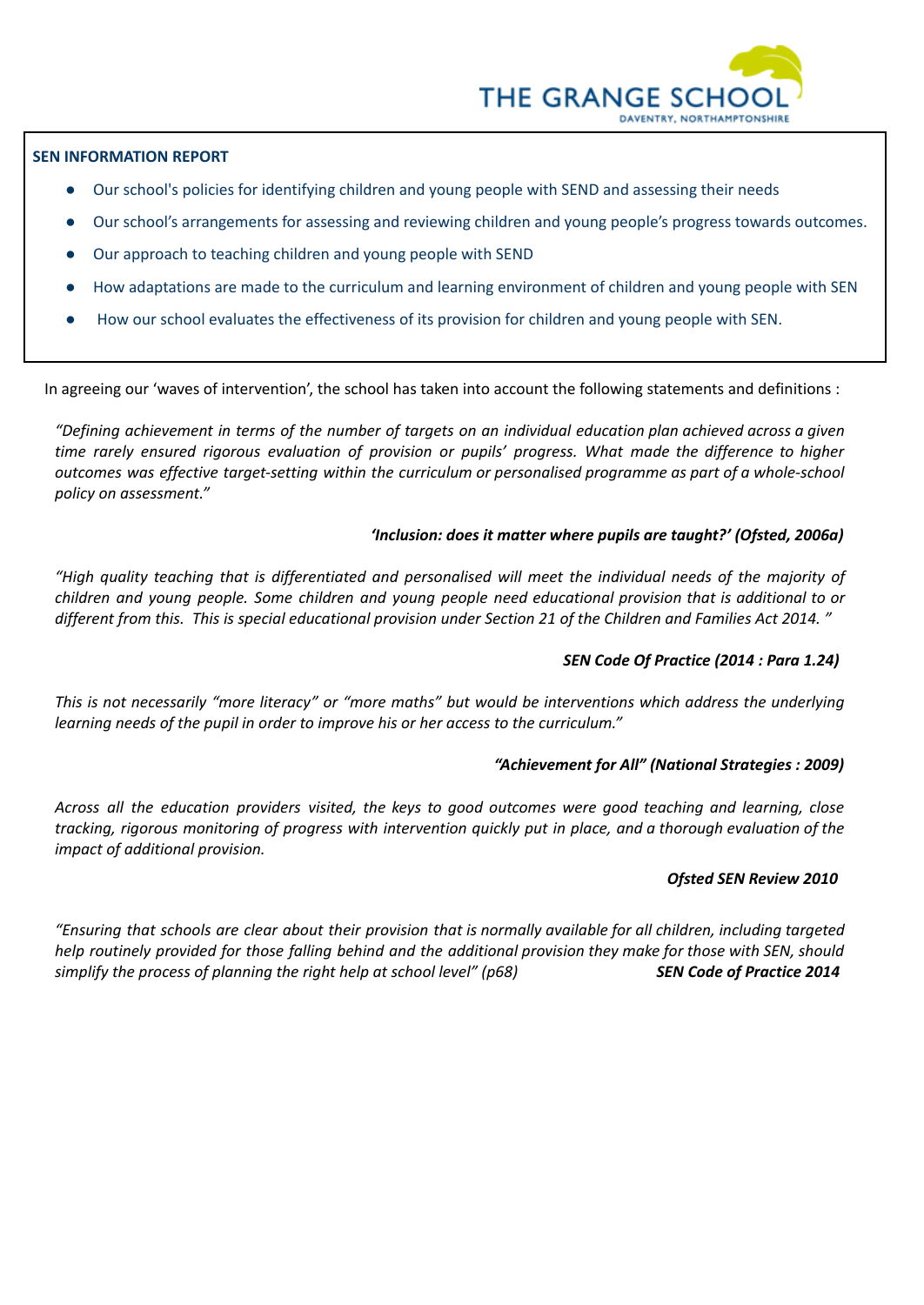

# **Wave 1 intervention**

Well-differentiated, quality first teaching, including, where appropriate, the use of small group interventions. All vulnerable learners to be included on a whole-school provision map.

- All learners will have access to quality first teaching.
- Some vulnerable learners will have access to carefully differentiated activities or approaches directly related to the school curriculum which are part of our good practice in making teaching and learning accessible to pupils learning at different rates. These will probably be pupils who are underachieving and have been identified by the school as needing to make accelerated progress but will not necessarily be pupils with special educational needs. This is considered to be a differentiation of the usual school curriculum – not a special intervention for pupils with SEN.
- All vulnerable learners will be included on a detailed whole-school provision map which outlines and monitors all additional intervention across the school following a graduated, 'assess, plan, do and review' cycle. The whole school provision map enables the school to:
	- o Plan strategically to meet pupils' identified needs and track their provision.
	- o Audit how well provision matches need
	- o Recognise gaps in provision
	- o Highlight repetitive or ineffective use of resources
	- o Cost provision effectively
	- o Demonstrate accountability for financial efficiency
	- o Demonstrate to all staff how support is deployed
	- o Inform parents, LEA, external agencies and Ofsted about resource deployment
	- o Focus attention on whole-school issues of learning and teaching as well as individual needs, providing an important tool for self-evaluation.

# **Identification and Assessment at Wave 1**

Children's needs should be identified and met as early as possible through :

- the analysis of data including entry profiles, Foundation Stage Profile scores, "A Language in Common" assessment, reading ages, other whole-school pupil progress data
- classroom-based assessment and monitoring arrangements. (Cycle of planning, action and review.)
- following up parental concerns
- tracking individual children's progress over time,
- liaison with feeder nurseries on transfer
- information from previous schools
- information from other services
- maintaining a provision map for all vulnerable learners but which clearly identifies pupils receiving additional SEN Support from the school's devolved budget or in receipt of High Needs funding. This provision map is updated termly through meetings between the teachers and SENCO.
- Undertaking, when necessary, a more in depth individual assessment this may include a range of commercially available assessments, carefully chosen to deliver appropriate, useful information on a pupil's needs. It may include a bilingual assessment where English is not the first language.
- Involving an external agency where it is suspected that a special educational need is significant.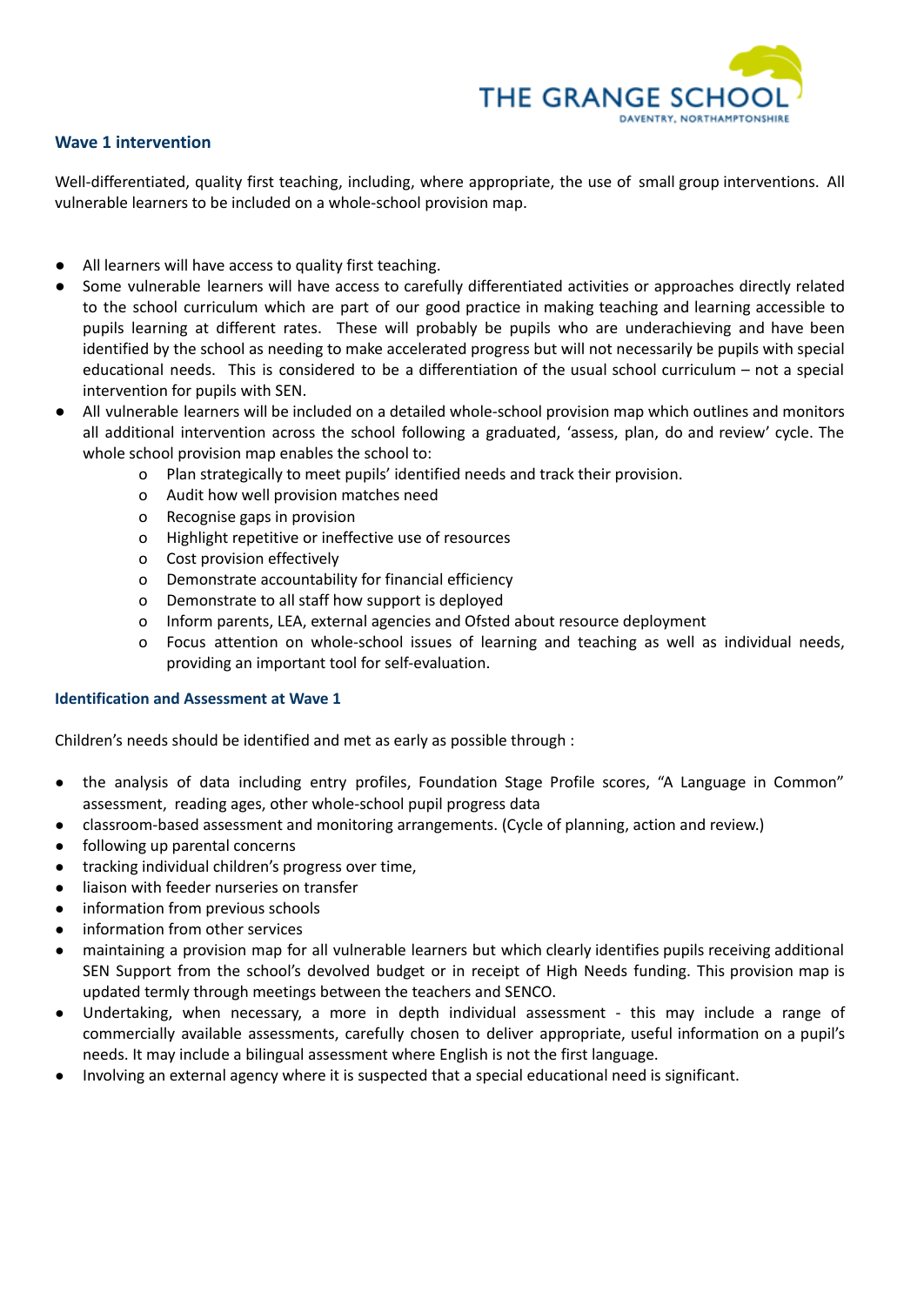

# **Curriculum Access and Provision for vulnerable learners**

Where children are underachieving and/or identified as having special educational needs, the school provides for these additional needs in a variety of ways and might use a combination of these approaches to address targets identified for individual pupils.

- teachers differentiate work as part of quality first teaching
- small group withdrawal time (limited and carefully monitored to ensure curriculum entitlement is not compromised)
- individual class support / individual withdrawal
- bilingual support/access to materials in translation
- further differentiation of resources,
- study buddies/cross age tutors
- homework/learning support club
- **ILP tutorials**

# **Monitoring and Evaluation**

The monitoring and evaluation of the effectiveness of our provision for vulnerable learners is carried out in the following ways:

- classroom observation by the SENCO, ELSA and/or senior leaders.
- ongoing assessment of progress made by intervention groups
- work sampling on a termly basis.
- scrutiny of planning.
- teacher interviews with the SENDCO
- informal feedback from all staff.
- pupil interviews when setting new IEP targets or reviewing existing targets
- pupil progress tracking using assessment data (whole-school processes)
- monitoring ILPs and ILP targets, evaluating the impact of ILPs on pupils' progress.
- attendance records and liaison with the Education Entitlement Service.
- regular meetings about pupils' progress between the SENCO and the Headteacher
- Headteacher's report to parents and governors

#### **Wave 2 intervention**

Additional SEN Support

- **●** Pupils will be offered additional SEN support when it is clear that their needs require intervention which is "additional to" or "different from" the well-differentiated curriculum offered for all pupils in the school i.e. they have a special educational need as defined by the SEN Code of Practice 2014.
- **●** Underachieving pupils and pupils with EAL who do not have SEN will **not** be placed on the list of pupils being offered additional SEN support (but will be on the school's provision map).
- **●** In keeping with all vulnerable learners, intervention for pupils on the SEN list will be identified and tracked using the whole-school provision map.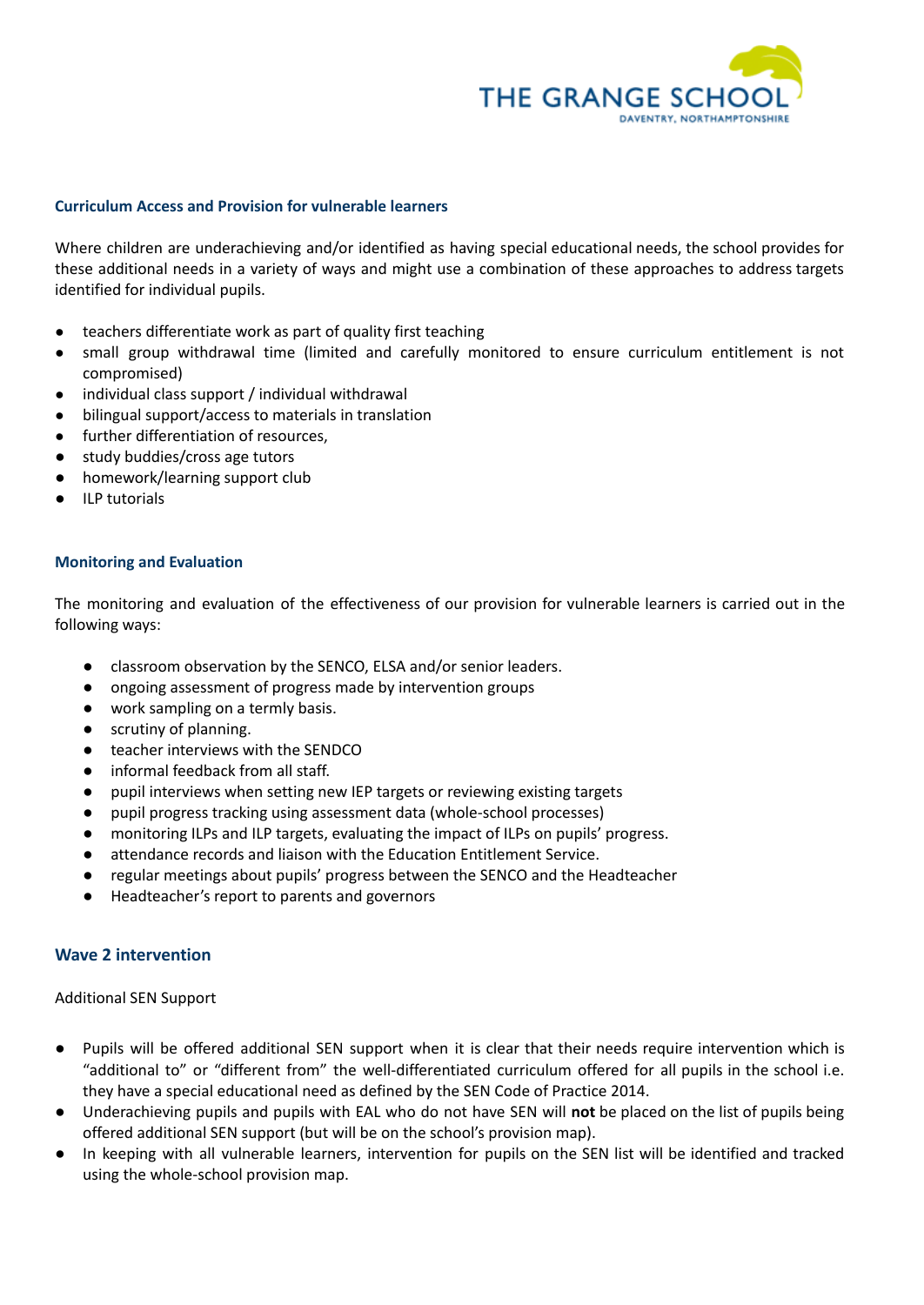

- It may be decided that a very small number (but not all) of the pupils on the SEND register will require additional High Needs funding, for which an application needs to be made to the Local Authority, to ensure their underlying special educational need is being addressed. This may particularly be the case where outside agencies have been involved in assessing the pupil or contributing to their provision. Where the school can evidence that more than £6,000 above the Average Weighted Pupil Unit has, or will need to be, spent on a pupil within any one financial year, in order to meet his or her special educational needs, an application will be made to the Local Authority, with particular regard to the success criteria and SEN Descriptors published as part of the Local Offer.
- Where a pupil has a significant, severe and sustained need, it may be necessary to enter a multi-disciplinary assessment process with health and social care in order to consider the need for an Education Health and Care Plan.
- Where a pupil is in receipt of High Needs Funding and/or an Education Health and Care Plan, a decision will be made as to whether a short-term Individual Education Plan is required.
- Our approach to ILPs, which we recognise are no longer prescribed in the SEN Code of Practice 2014, is as follows:
	- o Our ILPs are a planning, teaching and reviewing tool which enables us to focus on particular areas of development for pupils with special educational needs. They are seen as working documents which can be constantly refined and amended.
	- o Our ILPs will only record that which is *additional to* or *different from* the differentiated curriculum plan which is in place as part of provision for all children. Targets will address the underlying reasons why a pupil is having difficulty with learning – they will not simply be "more literacy" or "more maths".
	- o Our ILPs will be accessible to all those involved in their implementation pupils should have an understanding and "ownership of the targets".
	- o Our ILPs will be based on informed assessment and will include the input of outside agencies.
	- o Our ILPs have been devised so that they are manageable and easily monitored and therefore will be monitored and evaluated regularly.
	- o Our ILPs will be time-limited at (at least) termly review, there will be an agreed "where to next?"
	- o Our ILPs will have a maximum of three short / medium term SMART targets set for or by the pupil.
	- o Our ILPs will specify how often the target(s) will be covered
	- o Our ILPs will state what the learner is going to learn not what the teacher is going to teach and will be clear about what the pupil should be able to do at the end of the given period.
	- o Targets for an ILP will be arrived at through :
		- **▪** Discussion between teacher and SENCO
		- Discussion, wherever possible, with parents/carers and pupil
		- Discussion with another professional

(after long discussion it has been decided not to prescribe an order of events - the precise order for this will vary from pupil to pupil).

o Our ILPs will be reviewed at least termly by class teachers in consultation with the SENCO.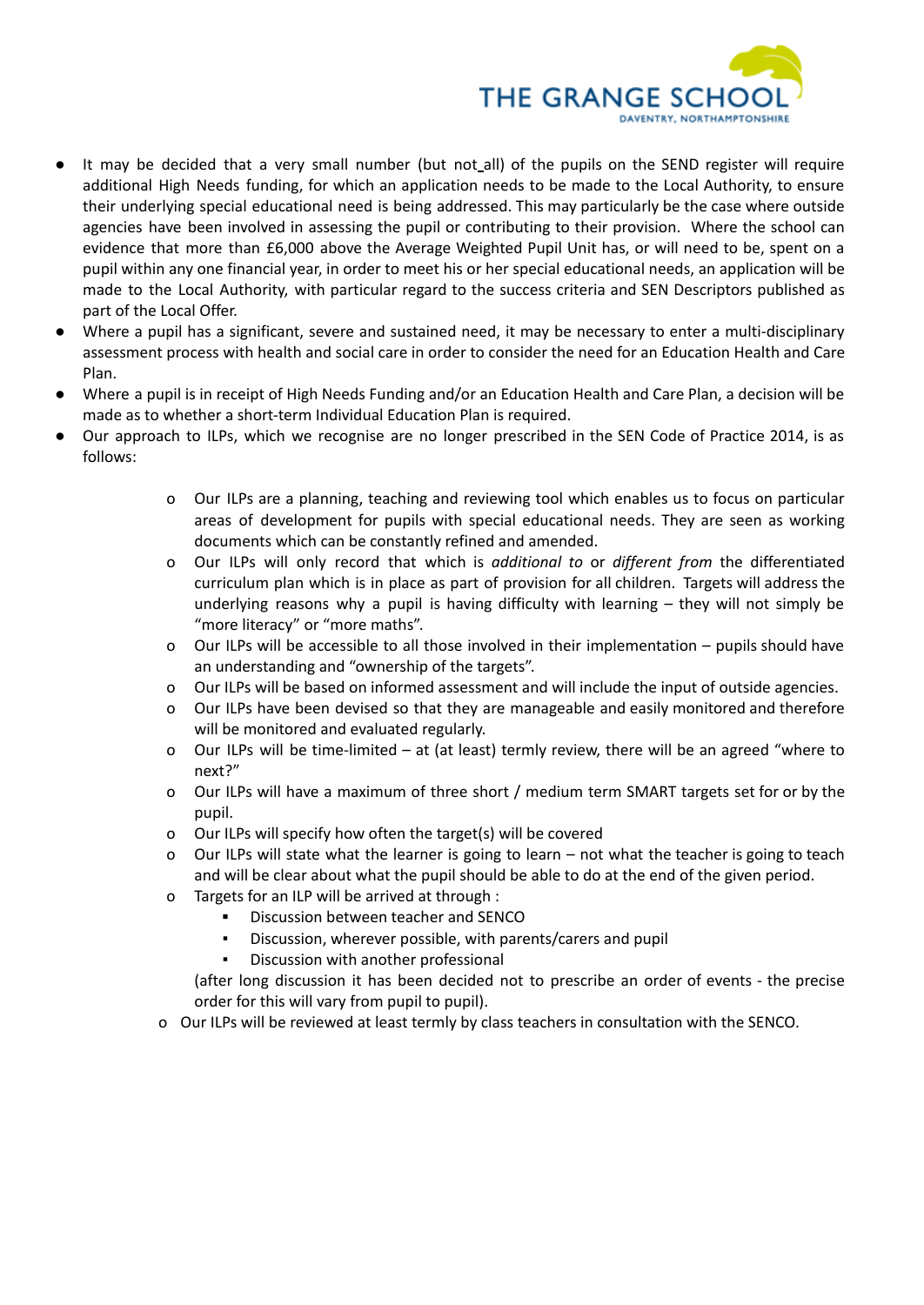

# **Wave 3 Intervention**

Statement of Special Educational Needs or Education Health and Care Plan

- **●** Pupils with a statement of educational needs (pre September 2014) or an Education Health and Care Plan (post September 2014) will have access to all arrangements for pupils on the SEN list (above) and, in addition to this, will have an Annual Review of their statement/plan.
- **●** Our school will comply with all local arrangements and procedures when applying for
	- **o** High Needs Block Funding
	- **o** An Education Health and Care Plan

and will ensure that all prerequisites for application have been met through ambitious and pro-active additional SEN Support using our devolved budget at an earlier stage.

**●** Our review procedures fully comply with those recommended in Section 6.15 of the Special Educational Needs Code of Practice and with local NCC policy and guidance - particularly with regard to the timescales set out within the process.

# **Roles and Responsibilities**

# **Headteacher**

- The Headteacher is responsible for monitoring and evaluating the progress of all pupils and for making strategic decisions which will maximise their opportunity to learn
- The Headteacher and the governing body will delegate the day to day implementation of this policy to the Special Educational Needs Coordinator (SENCO)
- The Headteacher will be informed of the progress of all vulnerable learners and any issues with regard to the school's provision in this regard through:
	- analysis of the whole-school pupil progress tracking system
	- maintenance and analysis of a whole-school provision map for vulnerable learners (could be devolved to another member of the SLT and SENCO)
	- pupil progress meetings with individual teachers
	- regular meetings with the SENCO
	- discussions and consultations with pupils and parents

# **Special Educational Needs Coordinator**

The Special Education Needs Coordinator (SENDCO) has designated responsibility for coordinating all of the support for children with Special Educational Needs or Disabilities (SEND)

The school SENDCO is Mrs Laura Phillips and can be contacted via the school office: Tel: 01327 705785 or via email: [mrs.phillips@thegrangeschooldaventry.net.](mailto:mrs.phillips@thegrangeschooldaventry.net)

The designated Inclusion Governor is Dr Gina Rippon and she can be contacted via email: [drg.rippon@thegrangeschooldaventry.net](mailto:drg.rippon@thegrangeschooldaventry.net)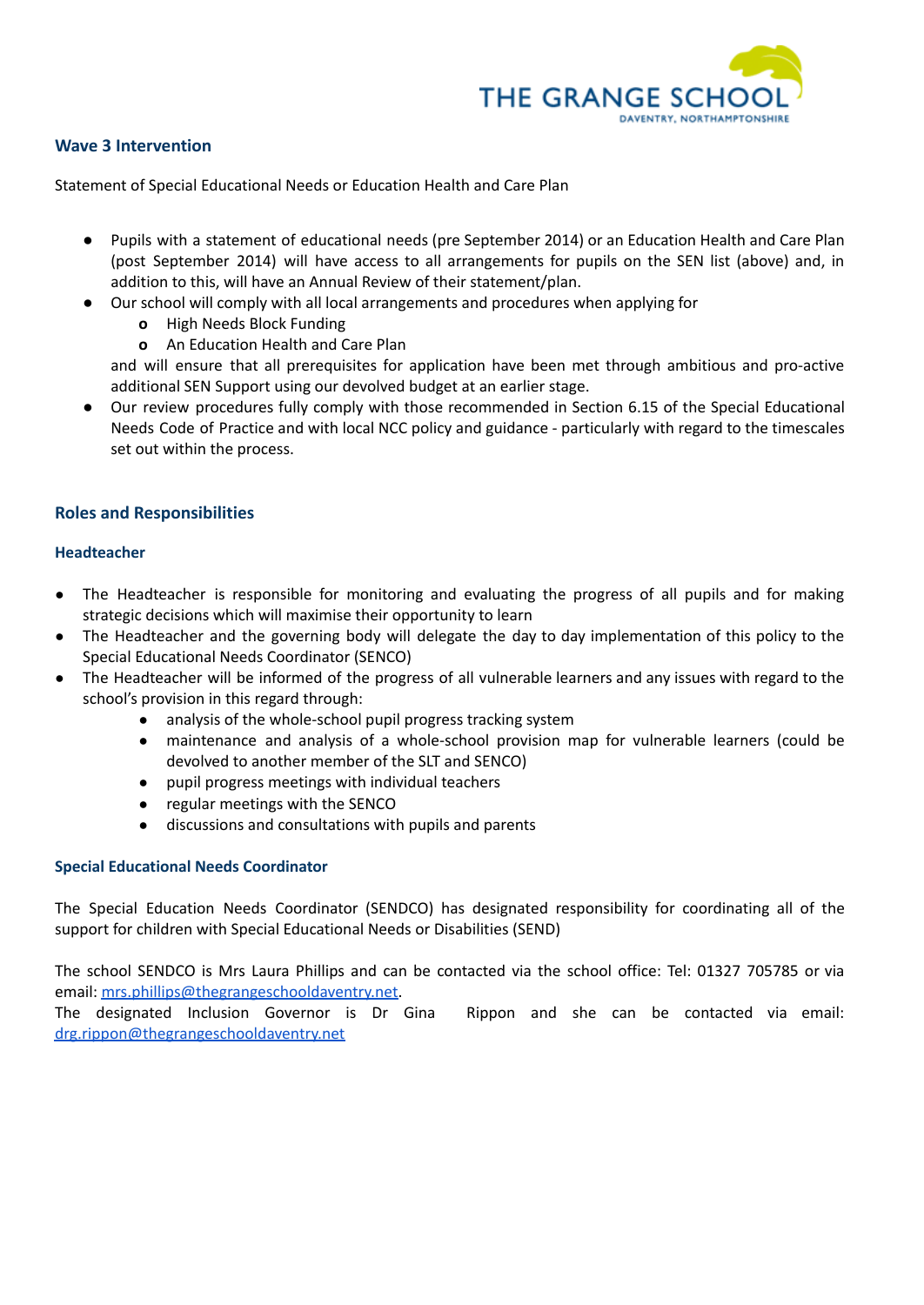

In line with the recommendations in the SEN Code of Practice 2014, the SENDCO will oversee the day- to-day operation of this policy in the following ways:

- Maintenance and analysis of whole-school provision map for vulnerable learners
- Identifying on the school's provision map a staged list of pupils with special educational needs those in receipt of additional SEN support from the schools devolved budget, those in receipt of High Needs funding and those with statements of Special Educational Need or Education Health and Care plans
- Coordinating provision for children with special educational needs
- Liaising with and advising teachers
- Managing other classroom staff involved in supporting vulnerable learners
- Overseeing the records on all children with Special Educational Needs
- Contributing to the in-service training of staff
- Implementing a programme of Annual Review for all pupils with a statement of special educational need, complying with requests from an Education Health and Care Plan Coordinator to participate in a review.
- Carrying out referral procedures to the Local Authority to request High Needs funding and/or an Education Health and Care Plan when it is suspected, on strong evidence arising from previous intervention (additional SEN support from devolved budget), that a pupil may have a special educational need which will require significant support
- Overseeing the smooth running of transition arrangements and transfer of information for Year 6 pupils on the vulnerable learners' provision map
- Monitoring the school's system for ensuring that Individual Learning Plans, where it is agreed they will be useful for a pupil with special educational needs, have a high profile in the classroom and with pupils (see section below on Individual Learning Plans)
- Evaluating regularly the impact and effectiveness of all additional interventions for all vulnerable learners (including those with special educational needs)
- Meeting at least termly with each teacher to review and revise learning objectives for all vulnerable learners in their class who are being tracked on the school's provision map (school managers will guarantee planning and preparation time for teachers and SENDCO to ensure that these meetings occur).
- Liaising and consulting sensitively with parents and families of pupils on the SEN register, keeping them informed of progress and listening to their views of progress, in conjunction with class teachers
- Attending area SENCO network meetings and training as appropriate.
- Liaising with the school's Inclusion Governor, keeping him/her informed of current issues regarding provision for vulnerable learners, including those with Special Educational Needs (nationally, locally and within school)
- Liaising closely with a range of outside agencies to support vulnerable learners.

# **Class teacher**

- Liaising with the SENDCO to agree:
	- o which pupils in the class are vulnerable learners
	- o which pupils are underachieving and need to have their additional interventions monitored on a vulnerable learners' provision map – but do not have special educational needs.
	- o which pupils (also on the provision map) require additional support because of a special educational need and need to go on the school's SEN list. Some of these pupils may require advice/support from an outside professional and, therefore, an Individual Education Plan to address a special educational need (this would include pupils with statements/EHC Plans)
- Securing good provision and good outcomes for all groups of vulnerable learners by :
	- o providing differentiated teaching and learning opportunities, including differentiated work for EAL pupils which reduces linguistic difficulty whilst maintaining cognitive challenge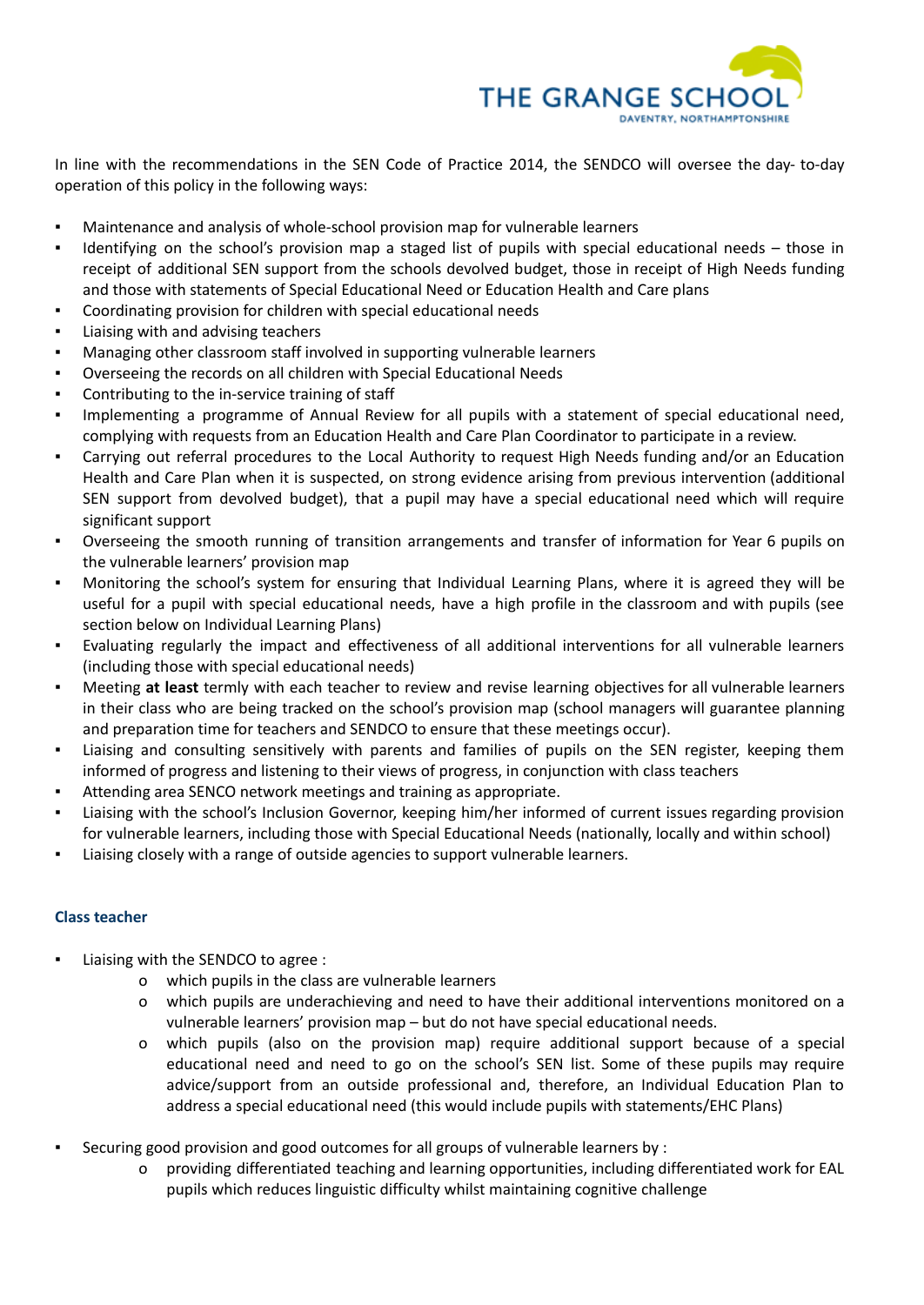

- o ensuring there is adequate opportunity for pupils with special educational needs to
	- work on agreed targets which are genuinely "additional to" or "different from" those normally provided as part of the differentiated curriculum offer and strategies*".* (SEN Code of Practice 2013)
- Ensuring effective deployment of resources including teaching assistant support to maximise outcomes for all groups of vulnerable learners.

# **Assessing and Reviewing pupils' progress and the effectiveness of our educational provision for pupils with Special Educational Needs**

- Depending upon the wave of support as outlined above, the progress of our pupils will be assessed and reviewed through
	- o The school's generic processes for tracking the progress of all pupils, this includes pupil progress meeting 3 times a year with school leaders and class teachers
	- o Half termly evaluation of the effectiveness of interventions on the provision map (in relation to the progress of each pupil)
	- o At least half termly evaluation of whether pupils in receipt of High Needs Funding and/or with Education Health and Care Plans are meeting their individual targets which have been written to address their underlying special educational need.
	- o Annual review of Statements/Education Health and Care Plans are prescribed in the SEND Code of Practice (September 2014)

# **SEN INFORMATION REPORT**

How children and young people with SEN are enabled to engage in activities available with children and young people in the school who do not have SEN

- As an inclusive school, we do everything we can to ensure that pupils of all abilities and needs are fully included in the life of the school.
- Where appropriate and legitimate, we endeavour to provide different ways for all learners to access the same learning experience. In some cases, in order to meet the child's needs, we may deliver the curriculum in a range of different ways to ensure that all pupils make appropriate progress.
- Our deployment of additional staffing and resources funded from our devolved additional needs budget through the Local Offer, ensure that all curriculum experiences are available to all pupils in the school (eg educational visits, extra-curricular activities), particularly where a voluntary financial contribution from parents is required for the activity to run. This is in compliance with the Equality Act 2010.
- All lesson planning seeks to address the learning needs of all pupils in the class. Teachers receive regular training and support to ensure they are skilled in differentiating the curriculum for vulnerable learners. When subject coordinators monitor planning, work and progress data and when they or senior leaders carry out observations of teaching and learning in classrooms, particular attention is given to whether the ongoing learning offer is inclusive.
- Pupils are encouraged to analyse how they themselves learn and there is an ongoing dialogue about this in our classroom. Pupils are given the opportunity and support to develop self-help strategies to ensure their full access to the curriculum.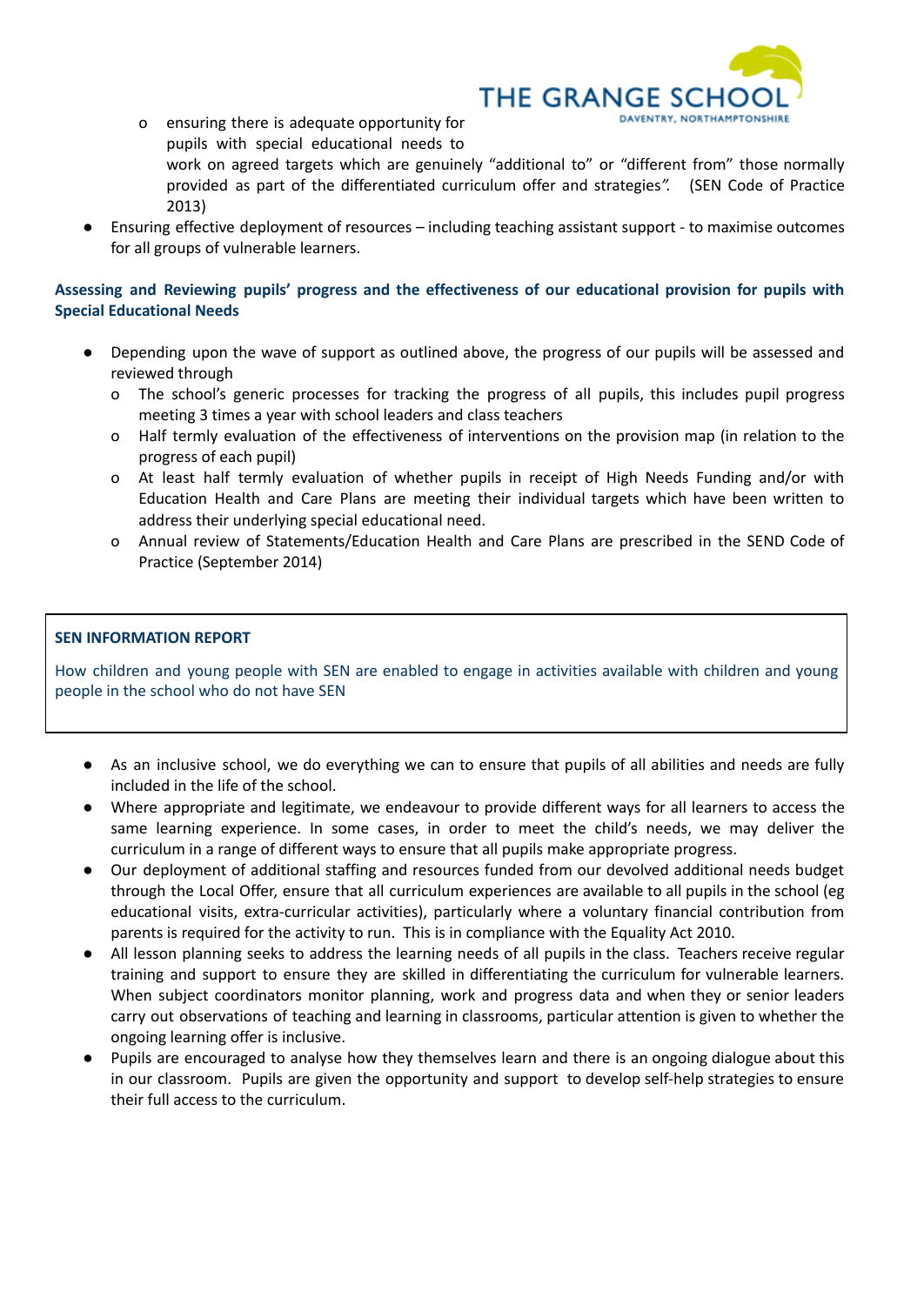

Support for improving emotional and social development, including extra pastoral arrangements for listening to the views of children and young people with SEN and measures to prevent bullying

The school employs a full time Wellbeing Manager (Janice Hennessy) and a full time Emotional Literacy Support Assistant - ELSA (Nicole Jenner) who provide support to both pupils and parents. All pupils, including those with Special Educational Needs, have access to a wide range of pastoral care arrangements, including: access to the schools PSHE programme, Bereavement counselling, Time to talk, Drawing and Talking, Meet & Greet and 'Please can I talk to you cards.' Additional arrangements are put in place as and when needed.

# **SEN INFORMATION REPORT**

Information about the expertise and training of staff in relation to children and young people with special educational needs and about how specialist expertise will be secured.

In accordance with Section 6 of the SEN Code of Practice 2014, if appointed after September 2008, our Special Educational Needs Coordinator will be a qualified teacher working at our school and will have statutory accreditation. If a new SENCO is appointed, he/she will gain statutory accreditation within three years of appointment.

- All staff will be trained in how to best support all vulnerable learners in order to maximise their achievement as part of the school development plan and annual schedule of continuous professional development. Specific training needs will be identified and met through the appraisal/performance management process.
- Specialist advice and expertise in relation to assessment and support of individual pupils will be commissioned by the school from the open market, accessing, as far as possible, services available as part of the Local Offer. Service level agreements and quality assurance criteria will be put in place at the point of commissioning and the headteacher and senior leaders will be responsible for reporting to governors on the efficacy of these arrangements (including value for money). Our school will, wherever possible, join with other schools in joint commissioning and quality assurance arrangements.
- All staffing appointments to support vulnerable learners will be carried out in accordance with equal opportunities legislation, employment law, safer recruitment policy and best practice. All vacancies will be competitively advertised to ensure our school employs staff of the highest calibre.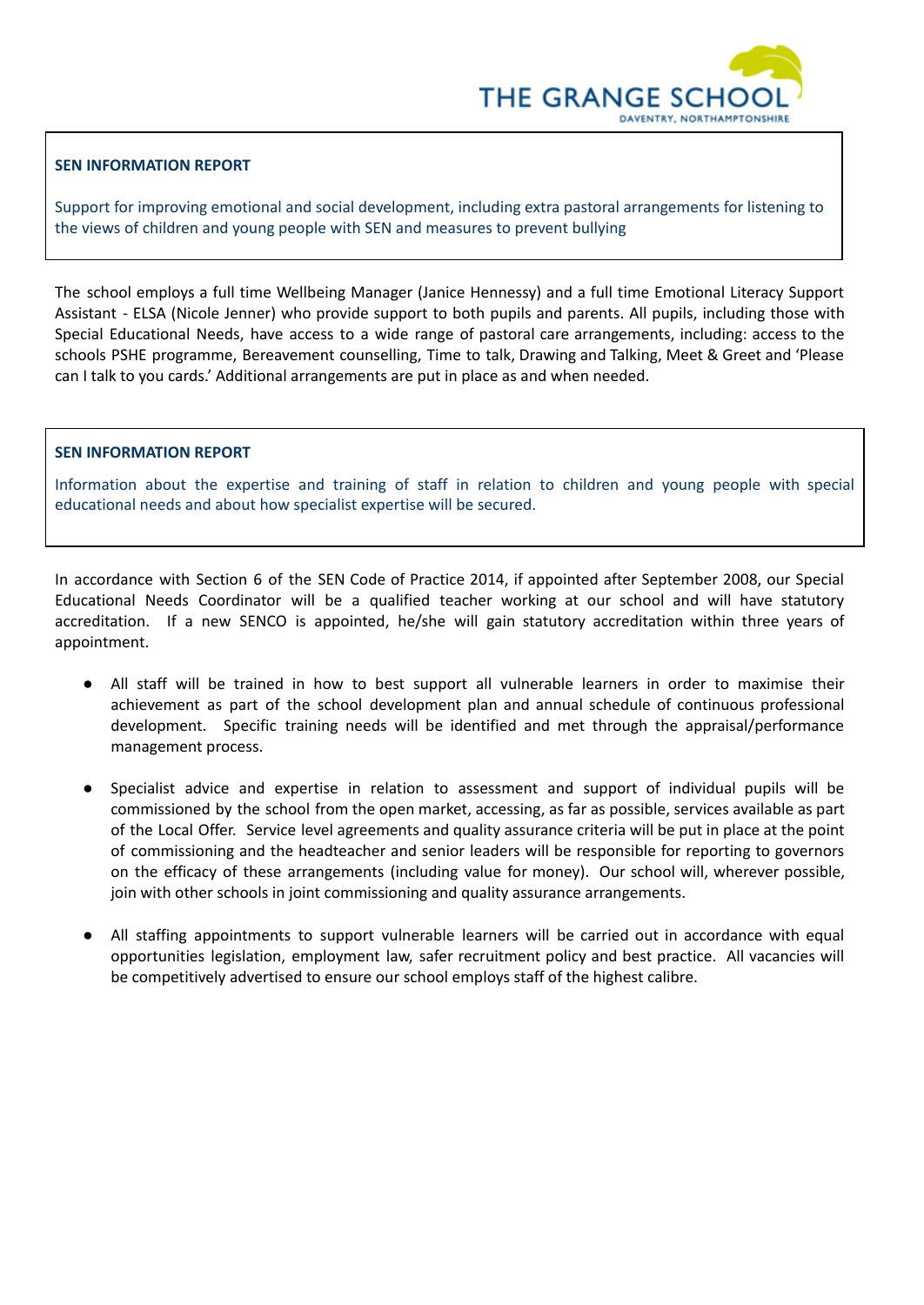

Information about how equipment and facilities to support children and young people with special educational needs will be secured.

- When specialist equipment or a high level of staffing support is required to support a pupil with special educational needs, our school will fund this as additional SEN support up to £6,000 per annum for each individual pupil. Thereafter, if the cost is higher and the provision of these facilities is likely to be prolonged, the school will apply to the Local Authority for High Needs Block Funding.
- Specialist equipment and expertise in relation to its use will be purchased/hired/ commissioned by the school from the open market, subject to the usual guarantees, service level agreements and quality assurance criteria. Our school will, wherever possible, join with other schools in joint purchasing/hire of equipment.
- All staffing appointments to support vulnerable learners will be carried out in accordance with equal opportunities legislation, employment law, safer recruitment policy and best practice. All vacancies will be competitively advertised and recruited.

# **SEN INFORMATION REPORT**

Arrangements for consulting parents of children with special educational needs and involving them in their child's education

Arrangements for consulting young people with SEN and involving them in their education

# **Partnership with Parents/Carers**

The school aims to work in partnership with parents and carers. We do so by:

- Working effectively with all other agencies supporting children and their parents
- Giving parents and carers opportunities to play an active and valued role in their child's education
- making parents and carers feel welcome
- Encouraging parents and carers to inform school of any difficulties they perceive their child may be having or other needs the child may have which need addressing
- Instilling confidence that the school will listen and act appropriately
- Focusing on the child's strengths as well as areas of additional need
- Allowing parents and carers opportunities to discuss ways in which they and the school can help their child
- Agreeing targets for all pupils, in particular, those not making expected progress and, for some pupils identified as having special educational needs, involving parents in the drawing-up and monitoring progress against these targets
- Keeping parents and carers informed and giving support during assessment and any related decision-making process
- *●* Making parents and carers aware of the Parent Partnership services available as part of the Local Offer.
- *●* Providing all information in an accessible way, including, where necessary, translated information for parents with English as an Additional Language.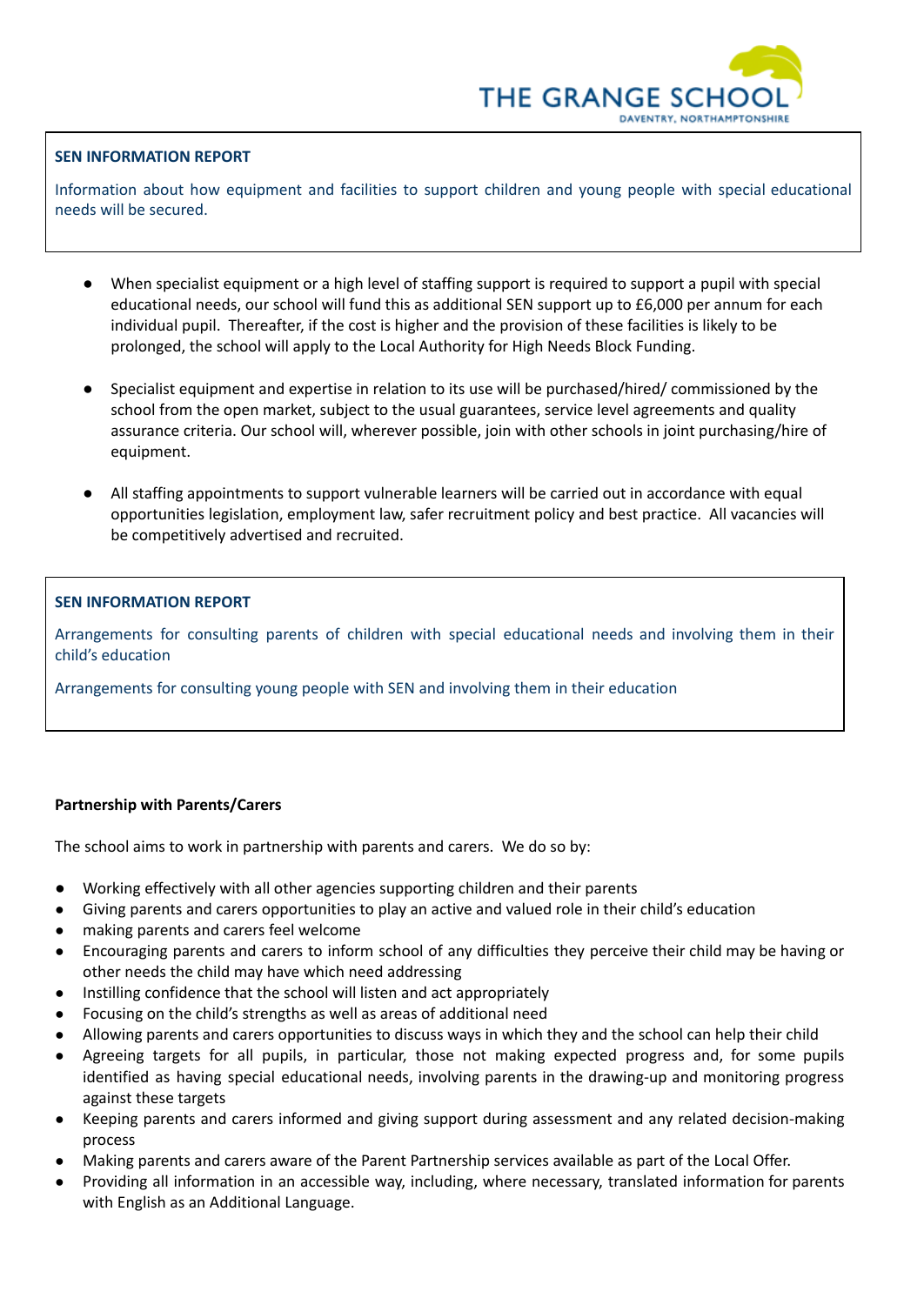

# **Involvement of Pupils**

We recognise that all pupils have the right to be involved in making decisions and exercising choice. In most lessons, all pupils are involved in monitoring and reviewing their progress through the use of layered targets. We endeavour to fully involve all pupils by encouraging them to:

- State their views and wishes about their education and learning
- Identify their own needs and learn about learning
- Share in individual target setting across the curriculum **so that they know what their targets are and why they have them,**
- Self-review their progress and set new targets

# **SEN INFORMATION REPORT**

How our school involves other bodies, including health and social care bodies, local authority support services and voluntary sector organisations in meeting children and young people's special educational needs and supporting their families

- Our school will identify sources of support as they develop and evolve as the Local Offer is defined through Education, Health and Social Care (including the establishment of joint commissioning arrangements).
	- We seek to respond quickly to emerging need and work closely with other agencies including :
		- o Early Help team
			- o CAMHS
			- o Educational Psychology Service
			- o Northamptonshire Parent Partnership Service
			- o NCC Sensory Impairment team
			- o Local NHS services
			- o Targeted Prevention Team
			- o Educational Inclusion Partnership Team (EIPT)
			- o Early Years SEN support service (Inc Portage team)
			- o Multi-Agency Safeguarding Hub
- In accordance with the SEND Code of practice 2014 we invite all relevant agencies to annual review meetings, transition meetings and specific provision planning meetings involving pupils with special educational needs in our school. For pupils with Education, Health and Care Plans, we comply fully with requests from independent facilitators to provide information and cooperate fully with other agencies.
- Often at the request of families, we liaise with voluntary bodies in order to be as familiar as possible with best practice when the special educational needs of a pupil are very specific (eg autism, visual impairment etc).
- We have a clear point of contact within the school who will coordinate the support from outside agencies for each pupil. Most often this will be the SENDCo or Designated Teacher for LAC, but in some cases it can be another member of staff who we have identified as a key worker.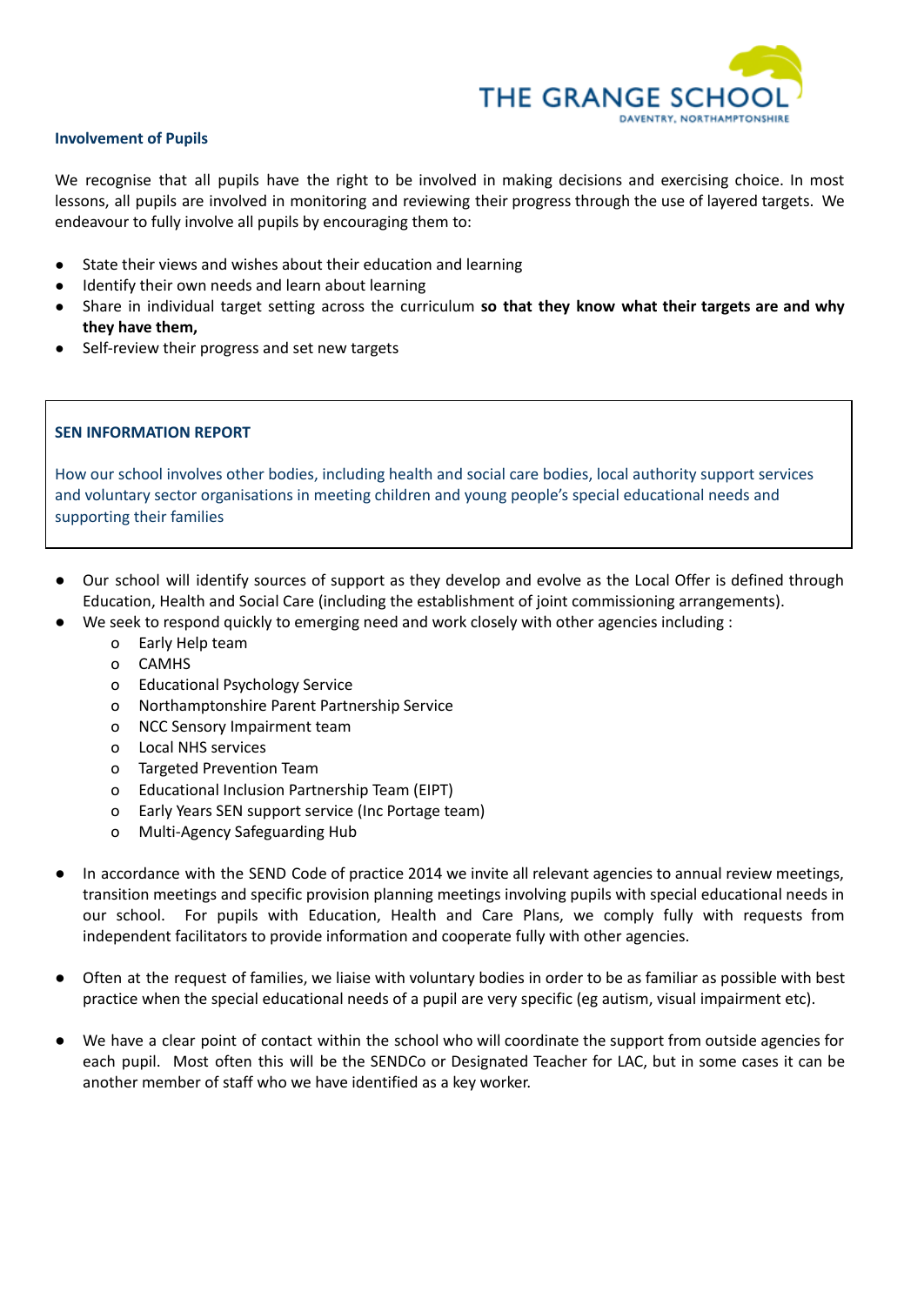

Arrangements for supporting children and young people in moving between phases of education and preparing for adulthood (effective transition)

- We will ensure a smooth transition into our school from the previous phase of education and from our school into the next phase of education.
- We will ensure early and timely planning for transfer to a pupil's next phase of education and, in the year before the year in which they leave, will offer transition meetings to all pupils in receipt of Additional SEN support and all those with statements of Special Educational Needs. Pupils with Education Health and Care Plans will have next phase destinations and transition arrangements discussed at plan review meetings convened by the plan coordinator.
- A transition timeline will be produced, with specific responsibilities identified.
- Support for the pupil in coming to terms with moving on will be carefully planned and will include familiarisation visits and counselling. Pupils will be included in all "class transition days" to the next phase but may also be offered additional transition visits.
- Pupils and parents will be encouraged to consider all options for the next phase of education and the school will involve outside agencies, as appropriate, to ensure information is comprehensive but easily accessible and understandable. Accompanied visits to other providers may be arranged as appropriate.
- Parents will be given a reliable named contact at the next phase provider with whom the SENCo will liaise i.e. primary to secondary phase.

#### **Admission Arrangements**

No child will be refused admission to school on the basis of his or her special educational need, ethnicity or language need. In line with the Equalities Act 2010, we will not discriminate against disabled children and we will take all reasonable steps to provide effective educational provision *(see Admission policy for the school, as agreed with the Local Authority)*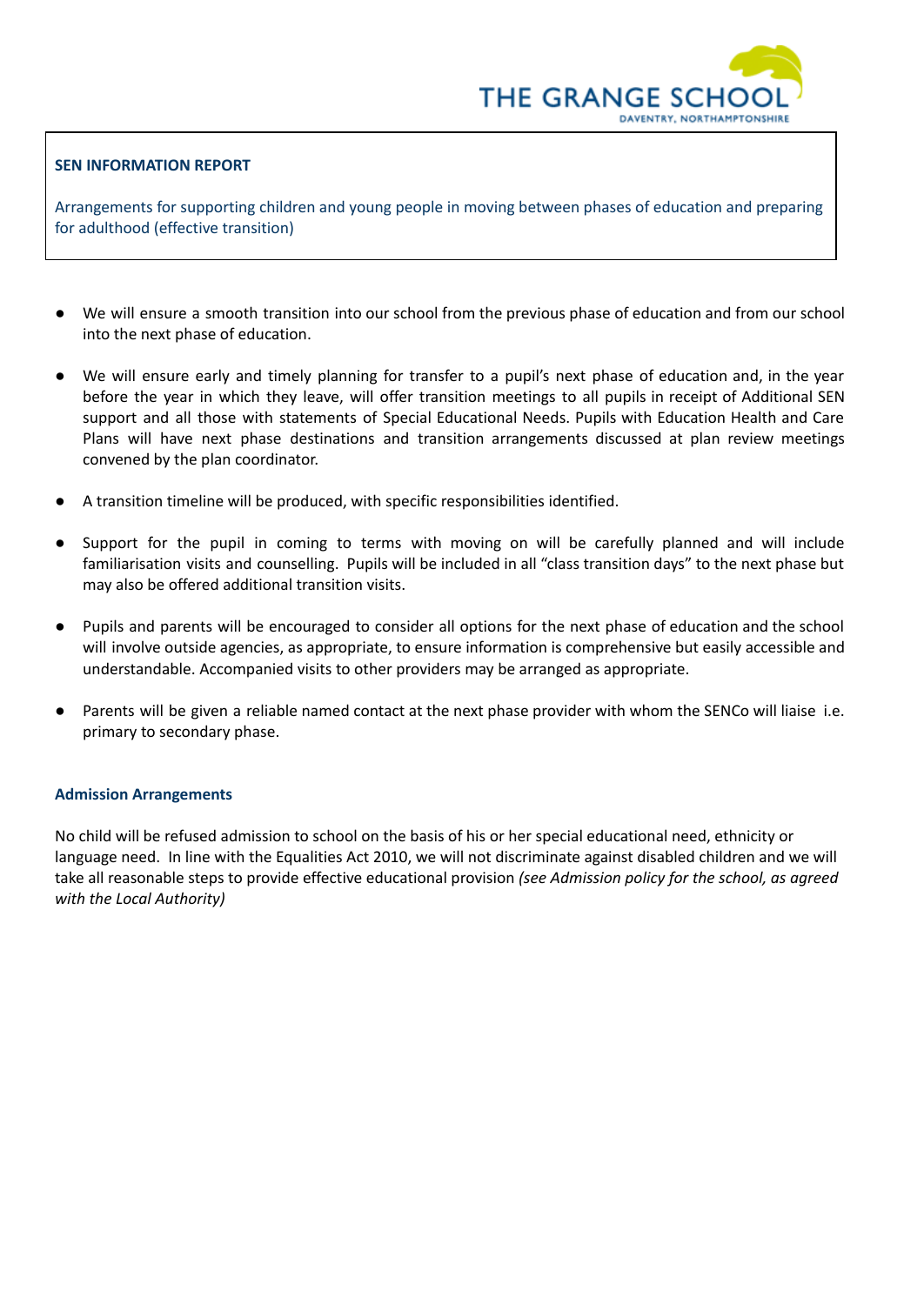

Arrangements made by the governing body or the proprietor relating to the treatment of complaints from parents of pupils with special educational needs concerning the provision made at the school.

# **Complaints**

If there are any complaints relating to the provision for children with SEN, these will be dealt with in the first instance by the class teacher and SENDCO, then, if unresolved, by the Headteacher. The governor with specific responsibility for SEN/inclusion may be involved if necessary. In the case of an unresolved complaint the issue should be taken through the general Governors complaints procedure (see separate Complaints Policy)

# **SEN INFORMATION REPORT**

The contact details of support services for the parents of pupils with special educational needs, including those for arrangements made in accordance with clause 32.

(Please refer to our school's Safeguarding Policy for details of how we access the CAF team and Multi-Agency Safeguarding *Hub)*

#### **Links with Other Services**

Effective working links will also be maintained with:

Educational Psychology Service [Northamptonshire](https://www.northamptonshire.gov.uk/councilservices/children-families-education/schools-and-education/educational-psychology-service/Pages/northamptonshire-educational-psychology-service-(eps)-.aspx) Educational Psychology Service (EPS) updates - Coronavirus

Educational Inclusion & Partnership Team (EIPT) [Educational](https://www.northamptonshire.gov.uk/councilservices/children-families-education/service-finder/advice-and-support/471-educational-inclusion-partnership-team-eip) Inclusion & Partnership Team (EIP) - Children, families and education

Information Advice Support Service (IASS) <https://www.iassnorthants.co.uk/Pages/home.aspx>

Virtual School for Looked After Children : Contact number : 01604 365912 <https://www.westnorthants.gov.uk/virtual-school>

# **SEN INFORMATION REPORT**

Information on where the local authority's local offer is published.

Local [Offer](https://www.northamptonshire.gov.uk/councilservices/children-families-education/send/local-offer/Pages/default.aspx)